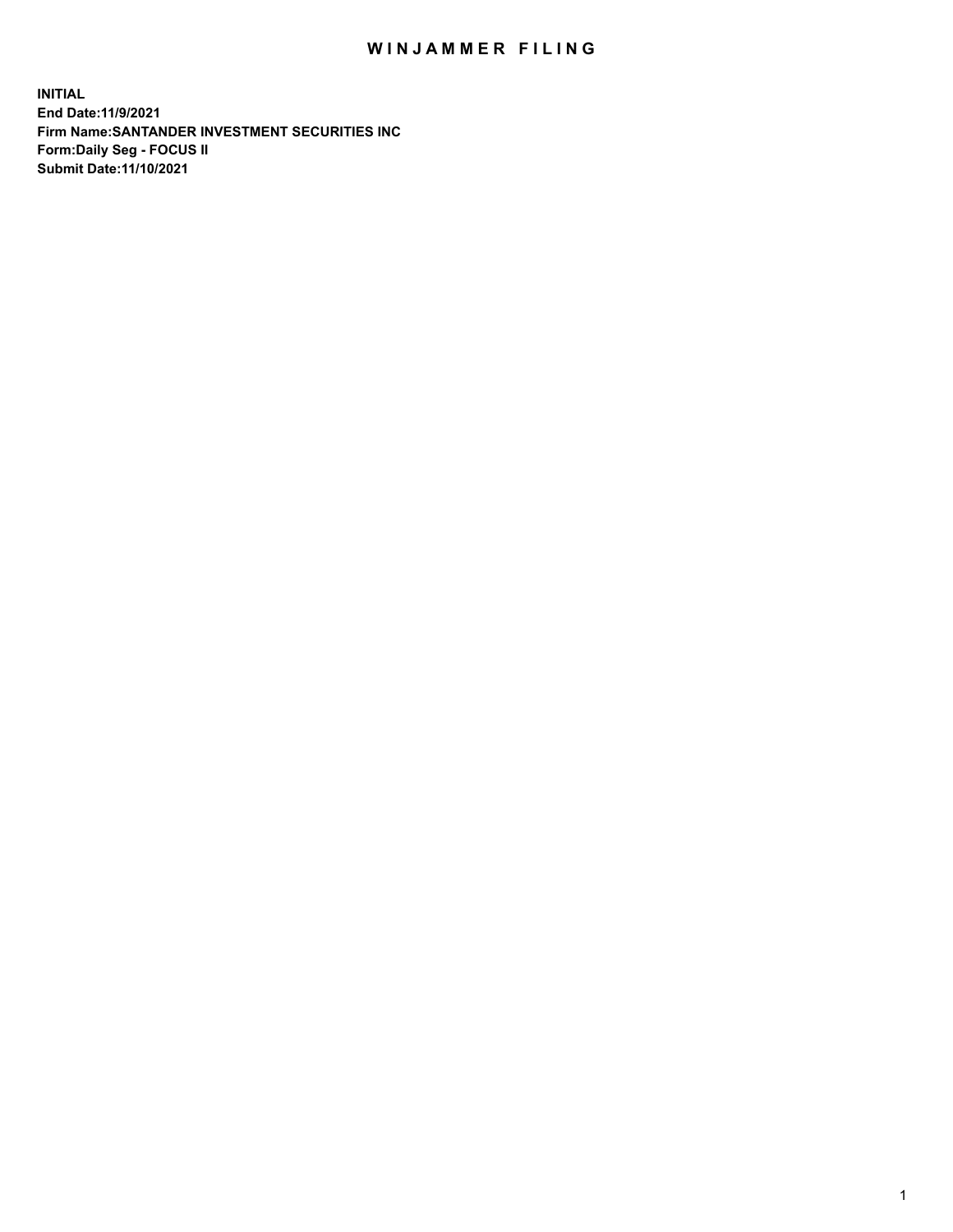**INITIAL End Date:11/9/2021 Firm Name:SANTANDER INVESTMENT SECURITIES INC Form:Daily Seg - FOCUS II Submit Date:11/10/2021 Daily Segregation - Cover Page**

Name of Company **SANTANDER INVESTMENT SECURITIES INC** Contact Name **Richard Ro** Contact Phone Number **(212) 350-3662** Contact Email Address **richard.ro@santander.us** FCM's Customer Segregated Funds Residual Interest Target (choose one): a. Minimum dollar amount: ; or **70,000,000** b. Minimum percentage of customer segregated funds required:% ; or **0** c. Dollar amount range between:and; or **0 0** d. Percentage range of customer segregated funds required between:% and%. **0 0** FCM's Customer Secured Amount Funds Residual Interest Target (choose one): a. Minimum dollar amount: ; or **0** b. Minimum percentage of customer secured funds required:% ; or **0** c. Dollar amount range between:and; or **0 0** d. Percentage range of customer secured funds required between:% and%. **0 0** FCM's Cleared Swaps Customer Collateral Residual Interest Target (choose one): a. Minimum dollar amount: ; or **0** b. Minimum percentage of cleared swaps customer collateral required:% ; or **0** c. Dollar amount range between:and; or **0 0** d. Percentage range of cleared swaps customer collateral required between:% and%. **0 0**

Attach supporting documents CH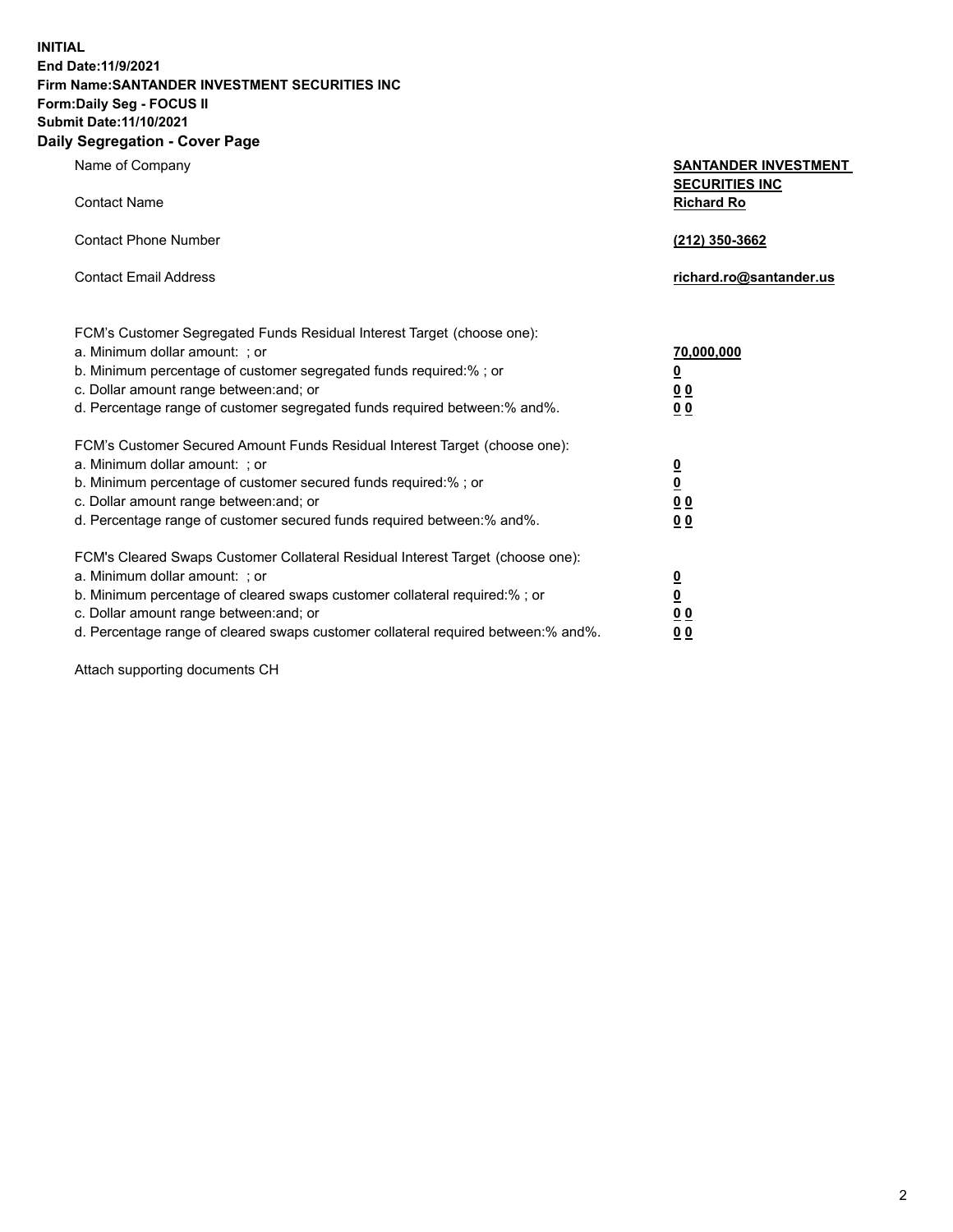**INITIAL End Date:11/9/2021 Firm Name:SANTANDER INVESTMENT SECURITIES INC Form:Daily Seg - FOCUS II Submit Date:11/10/2021 Daily Segregation - Secured Amounts**

|            | Foreign Futures and Foreign Options Secured Amounts                                         |                   |
|------------|---------------------------------------------------------------------------------------------|-------------------|
|            | Amount required to be set aside pursuant to law, rule or regulation of a foreign            | $0$ [7305]        |
|            | government or a rule of a self-regulatory organization authorized thereunder                |                   |
| 1.         | Net ledger balance - Foreign Futures and Foreign Option Trading - All Customers             |                   |
|            | A. Cash                                                                                     | $0$ [7315]        |
|            | B. Securities (at market)                                                                   | $0$ [7317]        |
| 2.         | Net unrealized profit (loss) in open futures contracts traded on a foreign board of trade   | $0$ [7325]        |
| 3.         | Exchange traded options                                                                     |                   |
|            | a. Market value of open option contracts purchased on a foreign board of trade              | $0$ [7335]        |
|            | b. Market value of open contracts granted (sold) on a foreign board of trade                | $0$ [7337]        |
| 4.         | Net equity (deficit) (add lines 1. 2. and 3.)                                               | $0$ [7345]        |
| 5.         | Account liquidating to a deficit and account with a debit balances - gross amount           | $0$ [7351]        |
|            | Less: amount offset by customer owned securities                                            | 0 [7352] 0 [7354] |
| 6.         | Amount required to be set aside as the secured amount - Net Liquidating Equity              | $0$ [7355]        |
|            | Method (add lines 4 and 5)                                                                  |                   |
| 7.         | Greater of amount required to be set aside pursuant to foreign jurisdiction (above) or line | $0$ [7360]        |
|            | 6.                                                                                          |                   |
|            | FUNDS DEPOSITED IN SEPARATE REGULATION 30.7 ACCOUNTS                                        |                   |
| 1.         | Cash in banks                                                                               |                   |
|            | A. Banks located in the United States                                                       | $0$ [7500]        |
|            | B. Other banks qualified under Regulation 30.7                                              | 0 [7520] 0 [7530] |
| 2.         | Securities                                                                                  |                   |
|            | A. In safekeeping with banks located in the United States                                   | $0$ [7540]        |
|            | B. In safekeeping with other banks qualified under Regulation 30.7                          | 0 [7560] 0 [7570] |
| 3.         | Equities with registered futures commission merchants                                       |                   |
|            | A. Cash                                                                                     | $0$ [7580]        |
|            | <b>B.</b> Securities                                                                        | $0$ [7590]        |
|            | C. Unrealized gain (loss) on open futures contracts                                         | $0$ [7600]        |
|            | D. Value of long option contracts                                                           | $0$ [7610]        |
|            | E. Value of short option contracts                                                          | 0 [7615] 0 [7620] |
| 4.         | Amounts held by clearing organizations of foreign boards of trade                           |                   |
|            | A. Cash                                                                                     | $0$ [7640]        |
|            | <b>B.</b> Securities                                                                        | $0$ [7650]        |
|            | C. Amount due to (from) clearing organization - daily variation                             | $0$ [7660]        |
|            | D. Value of long option contracts                                                           | $0$ [7670]        |
|            | E. Value of short option contracts                                                          | 0 [7675] 0 [7680] |
| 5.         | Amounts held by members of foreign boards of trade                                          |                   |
|            | A. Cash                                                                                     | $0$ [7700]        |
|            | <b>B.</b> Securities                                                                        | $0$ [7710]        |
|            | C. Unrealized gain (loss) on open futures contracts                                         | $0$ [7720]        |
|            | D. Value of long option contracts                                                           |                   |
|            |                                                                                             | $0$ [7730]        |
|            | E. Value of short option contracts                                                          | 0 [7735] 0 [7740] |
| 6.<br>7.   | Amounts with other depositories designated by a foreign board of trade                      | $0$ [7760]        |
|            | Segregated funds on hand                                                                    | $0$ [7765]        |
| 8.         | Total funds in separate section 30.7 accounts                                               | $0$ [7770]        |
| 9.         | Excess (deficiency) Set Aside for Secured Amount (subtract line 7 Secured Statement         | 0 [7380]          |
|            | Page 1 from Line 8)                                                                         |                   |
| 10.<br>11. | Management Target Amount for Excess funds in separate section 30.7 accounts                 | $0$ [7780]        |
|            | Excess (deficiency) funds in separate 30.7 accounts over (under) Management Target          | $0$ [7785]        |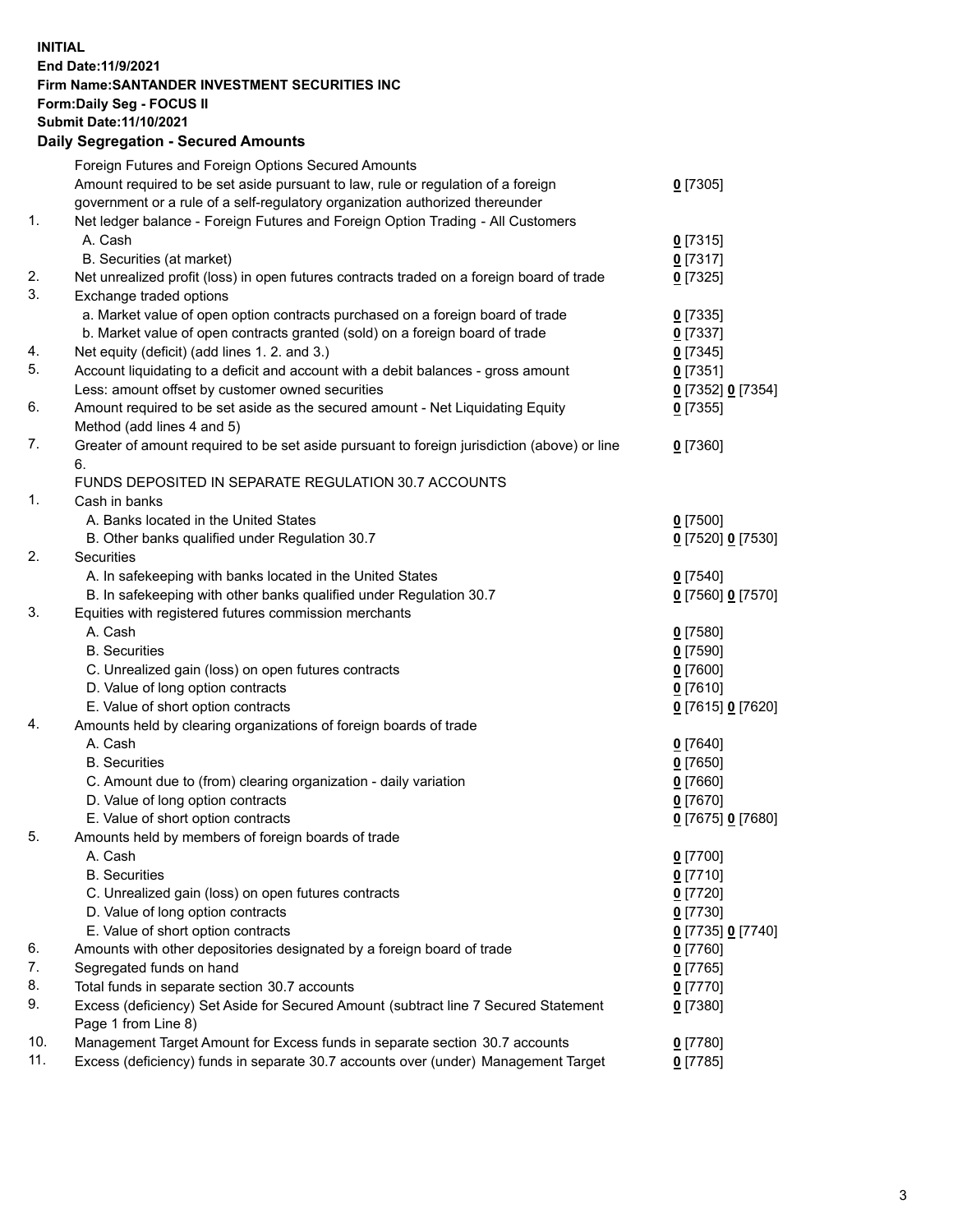| <b>INITIAL</b> |                                                                                                            |                      |  |  |  |
|----------------|------------------------------------------------------------------------------------------------------------|----------------------|--|--|--|
|                | End Date: 11/9/2021                                                                                        |                      |  |  |  |
|                | Firm Name: SANTANDER INVESTMENT SECURITIES INC                                                             |                      |  |  |  |
|                | Form: Daily Seg - FOCUS II                                                                                 |                      |  |  |  |
|                | Submit Date: 11/10/2021                                                                                    |                      |  |  |  |
|                | Daily Segregation - Segregation Statement                                                                  |                      |  |  |  |
|                | SEGREGATION REQUIREMENTS(Section 4d(2) of the CEAct)                                                       |                      |  |  |  |
| 1.             | Net ledger balance                                                                                         |                      |  |  |  |
|                | A. Cash                                                                                                    | 1,767,711,400 [7010] |  |  |  |
|                | B. Securities (at market)                                                                                  | $0$ [7020]           |  |  |  |
| 2.             | Net unrealized profit (loss) in open futures contracts traded on a contract market                         | 199,190,092 [7030]   |  |  |  |
| 3.             | Exchange traded options                                                                                    |                      |  |  |  |
|                | A. Add market value of open option contracts purchased on a contract market                                | 34,127,131 [7032]    |  |  |  |
|                | B. Deduct market value of open option contracts granted (sold) on a contract market                        | -32,870,256 [7033]   |  |  |  |
| 4.             | Net equity (deficit) (add lines 1, 2 and 3)                                                                | 1,968,158,367 [7040] |  |  |  |
| 5.             | Accounts liquidating to a deficit and accounts with                                                        |                      |  |  |  |
|                | debit balances - gross amount                                                                              | $0$ [7045]           |  |  |  |
|                | Less: amount offset by customer securities                                                                 | 0 [7047] 0 [7050]    |  |  |  |
| 6.             | Amount required to be segregated (add lines 4 and 5)                                                       | 1,968,158,367 [7060] |  |  |  |
|                | FUNDS IN SEGREGATED ACCOUNTS                                                                               |                      |  |  |  |
| 7.             | Deposited in segregated funds bank accounts                                                                |                      |  |  |  |
|                | A. Cash                                                                                                    | 177,880,342 [7070]   |  |  |  |
|                | B. Securities representing investments of customers' funds (at market)                                     | $0$ [7080]           |  |  |  |
|                | C. Securities held for particular customers or option customers in lieu of cash (at                        | $0$ [7090]           |  |  |  |
|                | market)                                                                                                    |                      |  |  |  |
| 8.             | Margins on deposit with derivatives clearing organizations of contract markets                             |                      |  |  |  |
|                | A. Cash                                                                                                    | 1,824,855,706 [7100] |  |  |  |
|                | B. Securities representing investments of customers' funds (at market)                                     | $0$ [7110]           |  |  |  |
|                | C. Securities held for particular customers or option customers in lieu of cash (at                        | $0$ [7120]           |  |  |  |
| 9.             | market)                                                                                                    |                      |  |  |  |
| 10.            | Net settlement from (to) derivatives clearing organizations of contract markets<br>Exchange traded options | 35,673,272 [7130]    |  |  |  |
|                | A. Value of open long option contracts                                                                     | 34, 127, 131 [7132]  |  |  |  |
|                | B. Value of open short option contracts                                                                    | -32,870,256 [7133]   |  |  |  |
| 11.            | Net equities with other FCMs                                                                               |                      |  |  |  |
|                | A. Net liquidating equity                                                                                  | $0$ [7140]           |  |  |  |
|                | B. Securities representing investments of customers' funds (at market)                                     | $0$ [7160]           |  |  |  |
|                | C. Securities held for particular customers or option customers in lieu of cash (at                        | $0$ [7170]           |  |  |  |
|                | market)                                                                                                    |                      |  |  |  |
| 12.            | Segregated funds on hand                                                                                   | $0$ [7150]           |  |  |  |
| 13.            | Total amount in segregation (add lines 7 through 12)                                                       | 2,039,666,195 [7180] |  |  |  |
| 14.            | Excess (deficiency) funds in segregation (subtract line 6 from line 13)                                    | 71,507,828 [7190]    |  |  |  |
| 15.            | Management Target Amount for Excess funds in segregation                                                   | 70,000,000 [7194]    |  |  |  |
| 16.            | Excess (deficiency) funds in segregation over (under) Management Target Amount                             | 1,507,828 [7198]     |  |  |  |
|                | Excess                                                                                                     |                      |  |  |  |